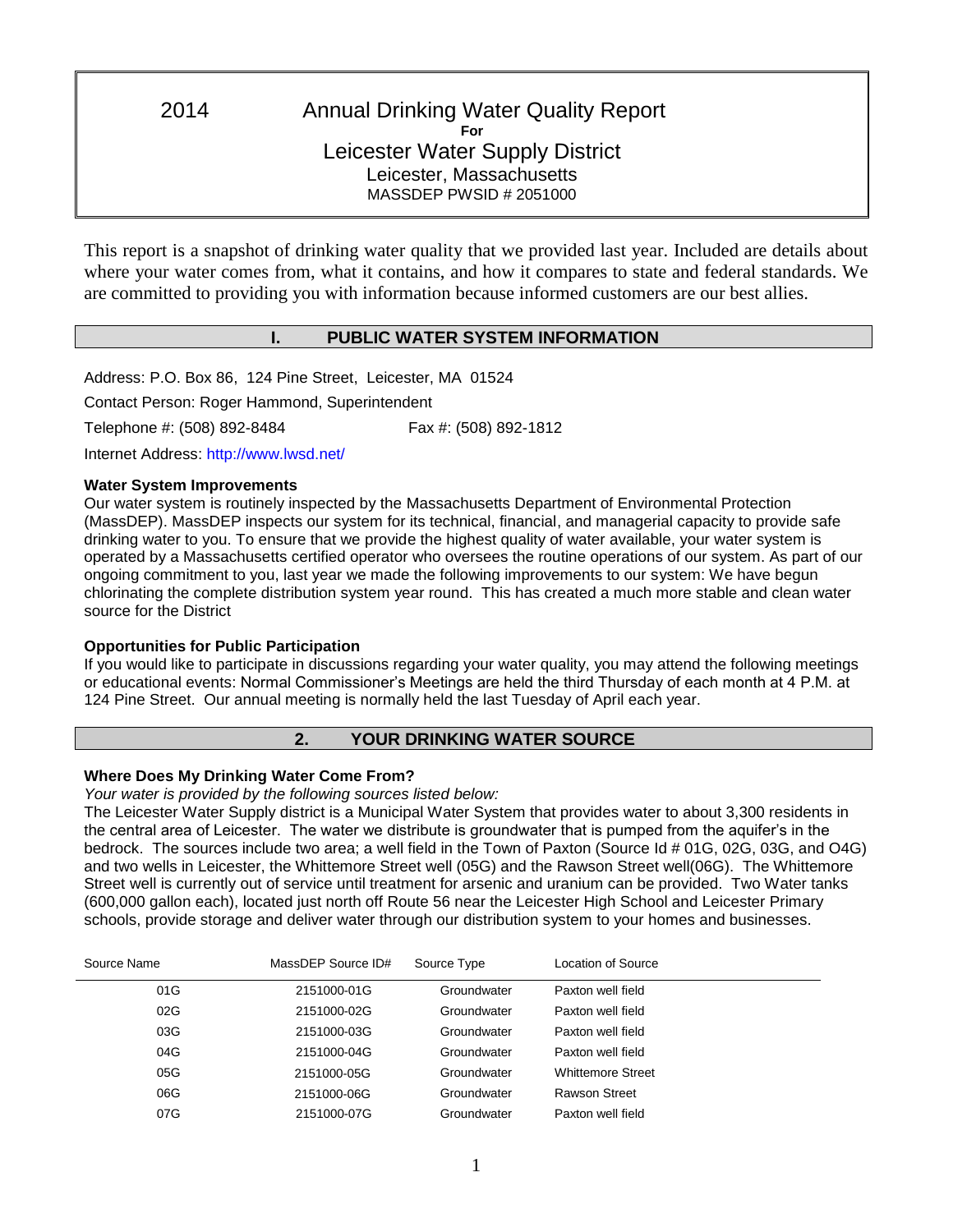## **Is My Water Treated?**

Our water system makes every effort to provide you with safe and pure drinking water. To improve the quality of the water delivered to you, we treat it to remove several contaminants.

- *We add a disinfectant to protect you against microbial contaminants.*
- *We chemically treat the water to reduce lead and copper concentrations.*
- *We aerate the water to reduce radon concentrations.(Well #06G)*
- *We chemically treat the water to reduce levels of iron and manganese.*
- *We filter the water to remove uranium and other naturally occurring radionuclides.(Wells 02G, 03G + 06G)*
- *We filter the water to remove arsenic. (Wells 02G, 03G + 06G)*

The water quality of our system is constantly monitored by us and MassDEP to determine the effectiveness of existing water treatment and to determine if any additional treatment is required.

Our water system makes every effort to provide you with safe and pure drinking water. The water quality of our system is constantly monitored by us and MassDEP to determine if any treatment may be required. Prior water quality test results show that the water needs to be treated to continue to meet these goals. To improve the quality of the water, our system is working on the installation of treatment to arsenic and uranium in Well #05G (Whittemore Street)*.* We expect this treatment to be on-line and operational by November 2016.

### **How Are These Sources Protected?**

MassDEP has prepared a Source Water Assessment Program (SWAP) Report for the water supply source(s) serving this water system. The SWAP Report assesses the susceptibility of public water supplies.

### **What is My System's Ranking?**

A susceptibility ranking of Moderate was assigned to this system using the information collected during the assessment by MassDEP.

# **Where Can I See The SWAP Report?**

The complete SWAP report is available at *our office located at 124 Pine Street, Leicester, MA during regular business hours* and online at *<http://www.mass.gov/dep/water/drinking/sourcewa.htm#reports>* . For more information, call *Roger A. Hammond at (508) 892-8484.*

### **What Can Be Done To Improve Protection?**

Residents can help protect sources by:

- Practicing good septic system maintenance
- Supporting water supply protection initiatives at the next town and/or annual district meeting
- Taking hazardous household chemicals to hazardous materials collection days
- Contacting the water department or Board of Health to volunteer for monitoring or education outreach to schools
- Limiting pesticide and fertilizer use, etc.

# **3. SUBSTANCES FOUND IN TAP WATER**

Sources of drinking water (both tap water and bottled water) include rivers, lakes, streams, ponds, reservoirs, springs, and wells. As water travels over the surface of the land or through the ground, it dissolves naturallyoccurring minerals, and in some cases, radioactive material, and can pick up substances resulting from the presence of animals or from human activity.

Contaminants that may be present in source water include:

**Microbial contaminants** -such as viruses and bacteria, which may come from sewage treatment plants, septic systems, agricultural livestock operations, and wildlife.

**Inorganic contaminants** -such as salts and metals, which can be naturally-occurring or result from urban stormwater runoff, industrial, or domestic wastewater discharges, oil and gas production, mining, and farming.

**Pesticides and herbicides** -which may come from a variety of sources such as agriculture, urban stormwater runoff, and residential uses.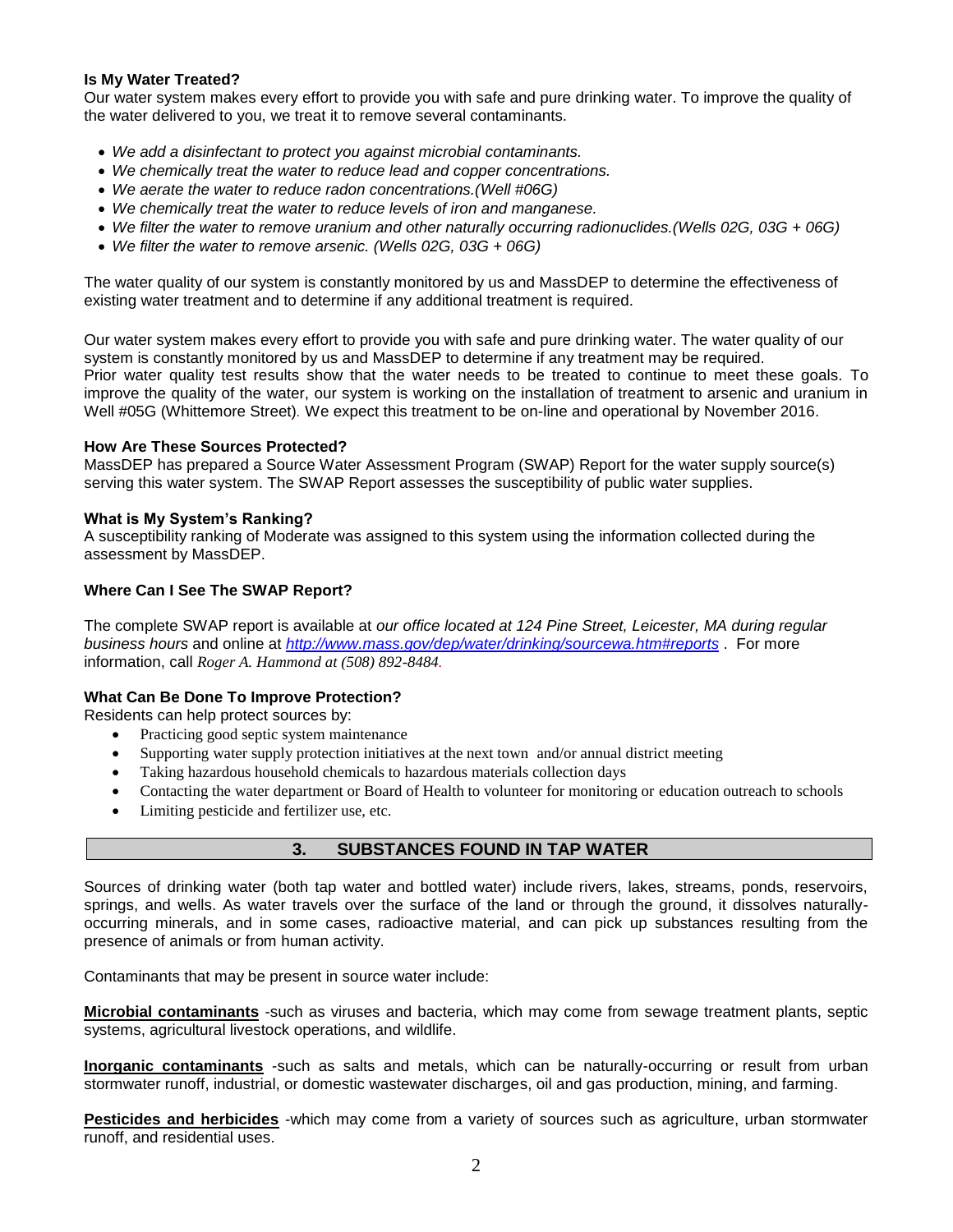**Organic chemical contaminants** -including synthetic and volatile organic chemicals, which are by-products of industrial processes and petroleum production, and can also come from gas stations, urban stormwater runoff, and septic systems.

**Radioactive contaminants** -which can be naturally occurring or be the result of oil and gas production and mining activities.

In order to ensure that tap water is safe to drink, the Department of Environmental Protection (MassDEP) and U.S. Environmental Protection Agency (EPA) prescribe regulations that limit the amount of certain contaminants in water provided by public water systems. The Food and Drug Administration (FDA) and Massachusetts Department of Public Health (DPH) regulations establish limits for contaminants in bottled water that must provide the same protection for public health. All drinking water, including bottled water, may reasonably be expected to contain at least small amounts of some contaminants. The presence of contaminants does not necessarily indicate that water poses a health risk. More information about contaminants and potential health effects can be obtained by calling the EPA's Safe Drinking Water Hotline (800-426-4791).

Some people may be more vulnerable to contaminants in drinking water than the general population. Immunocompromised persons such as persons with cancer undergoing chemotherapy, persons who have undergone organ transplants, people with HIV/AIDS or other immune system disorders, some elderly, and some infants can be particularly at risk from infections. These people should seek advice about drinking water from their health care providers. EPA/Centers for Disease Control and Prevention (CDC) guidelines on lowering the risk of infection by cryptosporidium and other microbial contaminants are available from the Safe Drinking Water Hotline (800-426- 4791).

If present, elevated levels of lead can cause serious health problems, especially for pregnant women and young children. Lead in drinking water is primarily from materials and components associated with service lines and home plumbing. Leicester Water Supply District is responsible for providing high quality drinking water, but cannot control the variety of materials used in plumbing components. When your water has been sitting for several hours, you can minimize the potential for lead exposure by flushing your tap for 30 seconds to 2 minutes before using water for drinking or cooking. If you are concerned about lead in your water, you may wish to have your water tested. Information on lead in drinking water, testing methods, and steps you can take to minimize exposure is available from the Safe Drinking Water Hotline or at [http://www.epa.gov/safewater/lead.](http://www.epa.gov/safewater/lead)

# **4. IMPORTANT DEFINITIONS**

**Maximum Contaminant Level (MCL)** – The highest level of a contaminant that is allowed in drinking water. MCLs are set as close to the MCLGs as feasible using the best available treatment technology.

**Maximum Contaminant Level Goal (MCLG)** –The level of a contaminant in drinking water below which there is no known or expected risk to health. MCLGs allow for a margin of safety.

**Maximum Residual Disinfectant Level (MRDL) --** The highest level of a disinfectant (chlorine, chloramines, chlorine dioxide) allowed in drinking water. There is convincing evidence that addition of a disinfectant is necessary for control of microbial contaminants.

**Maximum Residual Disinfectant Level Goal (MRDLG)** -- The level of a drinking water disinfectant (chlorine, chloramines, chlorine dioxide) below which there is no known of expected risk to health. MRDLG's do not reflect the benefits of the use of disinfectants to control microbial contaminants.

**Treatment Technique (TT)** – A required process intended to reduce the level of a contaminant in drinking water.

Action Level (AL) - The concentration of a contaminant which, if exceeded, triggers treatment or other requirements that a water system must follow.

**90th Percentile** – Out of every 10 homes sampled, 9 were at or below this level.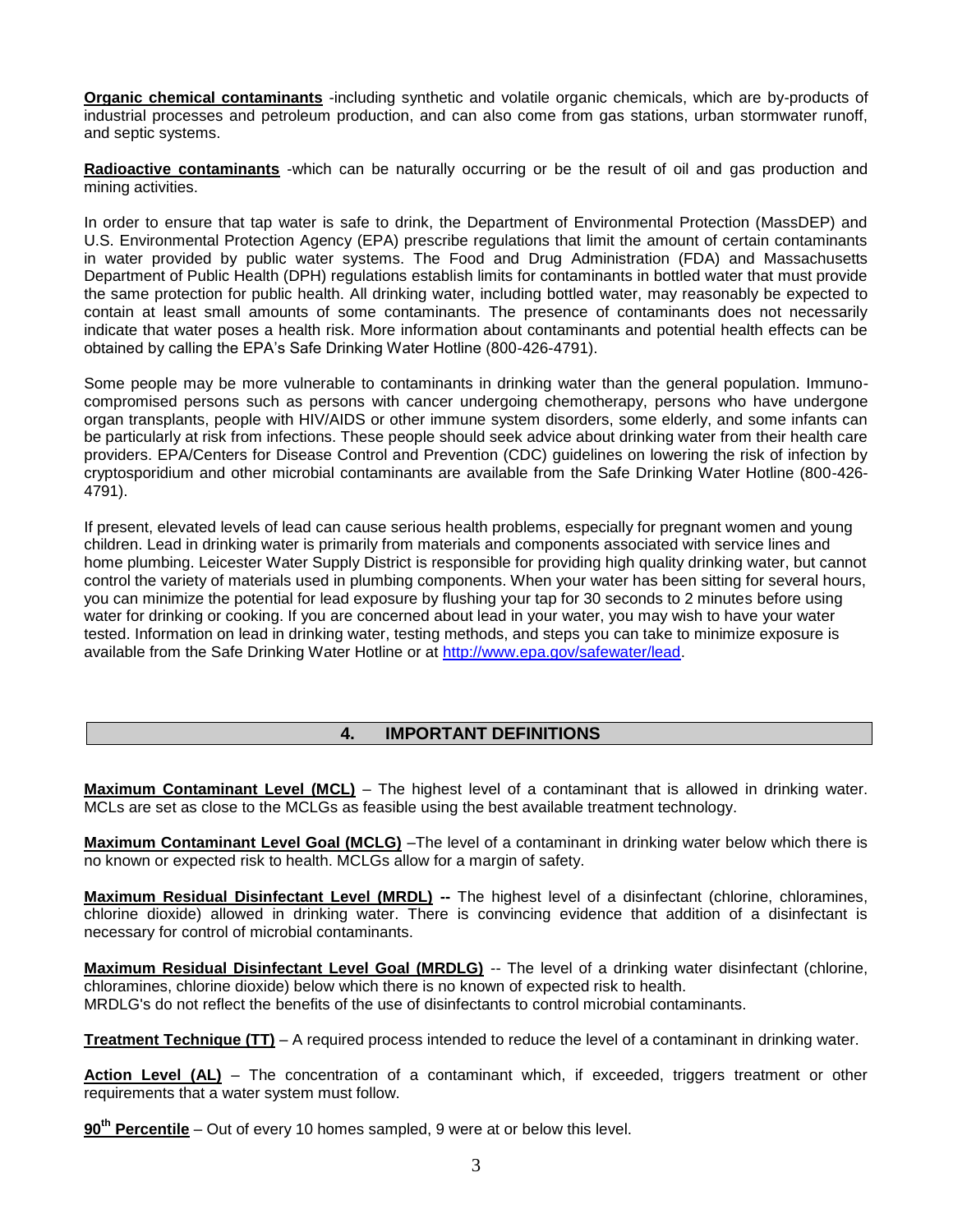**Variances and Exemptions** – State or EPA permission not to meet an MCL or a treatment technique under certain conditions.

- ppm = parts per million, or milligrams per liter  $(mg/l)$
- $ppb = parts per billion$ , or micrograms per liter (ug/l)
- $ppt = parts per trillion, or nanograms per liter$
- $pCi/1$  = picocuries per liter (a measure of radioactivity)
- NTU = Nephelometric Turbidity Units
- ND = Not Detected
- $N/A$  = Not Applicable

mrem/year = millimrems per year (a measure of radiation absorbed by the body)

**Secondary Maximum Contaminant Level (SMCL)** – These standards are developed to protect the aesthetic qualities of drinking water and are not health based.

**Massachusetts Office of Research and Standards Guideline (ORSG)** – This is the concentration of a chemical in drinking water, at or below which, adverse health effects are unlikely to occur after chronic (lifetime) exposure. If exceeded, it serves as an indicator of the potential need for further action.

# **5. WATER QUALITY TESTING RESULTS**

#### **What Does This Data Represent?**

The water quality information presented in the table(s) is from the most recent round of testing done in accordance with the regulations. All data shown was collected during the last calendar year unless otherwise noted in the table(s).

|                 | Date(s)<br>Collected | 90 <sup>TH</sup><br>percentile | Action<br>Level | <b>MCLG</b> | # of sites<br>sampled | # of sites above<br><b>Action Level</b> | Possible Source of Contamination                                                                                |
|-----------------|----------------------|--------------------------------|-----------------|-------------|-----------------------|-----------------------------------------|-----------------------------------------------------------------------------------------------------------------|
| Lead<br>(ppb)   | 11/14/2013           | .0017                          | 15              | 0           | 11                    |                                         | Corrosion of household<br>plumbing systems; Erosion of<br>natural deposits                                      |
| Copper<br>(ppm) | 11/14/2013           | 0.20                           | 1.3             | 1.3         | 11                    |                                         | Corrosion of household<br>plumbing systems; Erosion of<br>natural deposits; Leaching<br>from wood preservatives |

"If present, elevated levels of lead can cause serious health problems, especially for pregnant women and young children. Lead in drinking water is primarily from materials and components associated with service lines and home plumbing. Leicester Water Supply District is responsible for providing high quality drinking water, but cannot control the variety of materials used in plumbing components. When your water has been sitting for several hours, you can minimize the potential for lead exposure by flushing your tap for 30 seconds to 2 minutes before using water for drinking or cooking. If you are concerned about lead in your water, you may wish to have your water tested. Information on lead in drinking water, testing methods, and steps you can take to minimize exposure is available from the Safe Drinking Water Hotline or at [http://www.epa.gov/safewater/lead.](http://www.epa.gov/safewater/lead)"

|                             | <b>Highest # Positive</b><br>in a month | <b>MCL</b> | <b>MCLG</b> | Violation<br>(Y/N) | Possible Source of Contamination     |
|-----------------------------|-----------------------------------------|------------|-------------|--------------------|--------------------------------------|
| Total Coliform              |                                         |            |             | N                  | Naturally present in the environment |
| Fecal Coliform or<br>E.coli |                                         |            |             | N                  | Human and animal fecal waste         |

\* Compliance with the Fecal Coliform/E.coli MCL is determined upon additional repeat testing.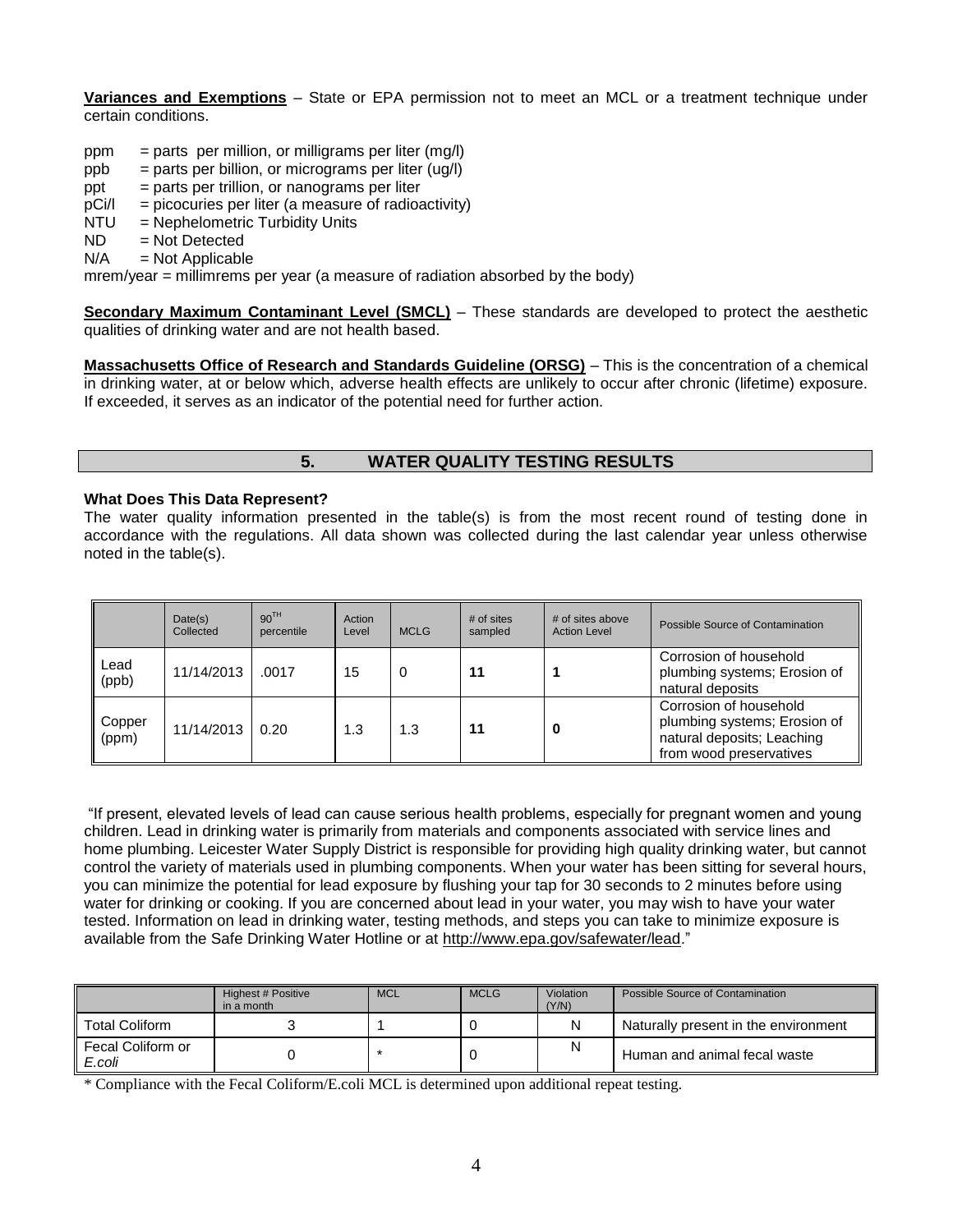| <b>Regulated Contaminant</b>  | Date(s)<br>Collected          | <b>Highest Result or</b><br><b>Highest Running</b><br>Average<br>Detected | Range<br>Detected | <b>MCL</b><br><b>or</b><br><b>MRDL</b> | MCLG or<br><b>MRDLG</b> | Violation<br>(Y/N) | Possible Source(s) of<br>Contamination                                                                                                             |  |  |
|-------------------------------|-------------------------------|---------------------------------------------------------------------------|-------------------|----------------------------------------|-------------------------|--------------------|----------------------------------------------------------------------------------------------------------------------------------------------------|--|--|
| <b>Inorganic Contaminants</b> |                               |                                                                           |                   |                                        |                         |                    |                                                                                                                                                    |  |  |
| Antimony (ppb)                | 6/14/2011                     | <b>ND</b>                                                                 |                   | 6                                      | 6                       |                    | Discharge from fire<br>retardants; ceramics;<br>electronics; solder                                                                                |  |  |
| <b>Rock Well #2 (02G)</b>     |                               |                                                                           |                   |                                        |                         |                    |                                                                                                                                                    |  |  |
| Arsenic (ppb)                 | 2/11/14<br>4/9/14<br>10/10/13 | <b>ND</b>                                                                 |                   | 10                                     |                         |                    | Erosion of natural<br>deposits; runoff from<br>orchards; runoff from<br>glass and electronics<br>production wastes                                 |  |  |
| <b>Rock Well #3 (03G)</b>     |                               |                                                                           |                   |                                        |                         |                    |                                                                                                                                                    |  |  |
| Arsenic (ppb)                 | 2/11/14<br>4/9/14<br>11/10/13 | <b>ND</b>                                                                 |                   | 10                                     |                         |                    | Erosion of natural<br>deposits; runoff from<br>orchards; runoff from<br>glass and electronics<br>production wastes                                 |  |  |
| <b>Rock Well #5 (06G)</b>     |                               |                                                                           |                   |                                        |                         |                    |                                                                                                                                                    |  |  |
| Arsenic (ppb)                 | 2/11/14<br>4/9/14<br>10/10/13 | <b>ND</b>                                                                 |                   | 10                                     |                         |                    | Erosion of natural<br>deposits; runoff from<br>orchards; runoff from<br>glass and electronics<br>production wastes                                 |  |  |
| Barium (ppm)                  | 4/9/2014                      | 0.064                                                                     |                   | 2                                      | $\overline{2}$          |                    | Discharge of drilling<br>wastes; discharge from<br>metal refineries; erosion<br>of natural deposits                                                |  |  |
| Beryllium (ppb)               | 4/9/2014                      | <b>ND</b>                                                                 |                   | 4                                      | 4                       |                    | Discharge from electrical,<br>aerospace, and defense<br>industries; erosion of<br>natural deposits                                                 |  |  |
| Cadmium (ppb)                 | 4/9/2014                      | <b>ND</b>                                                                 |                   | 5                                      | 5                       |                    | Corrosion of galvanized<br>pipes; erosion of natural<br>deposits; discharge from<br>metal refineries; runoff<br>from waste batteries and<br>paints |  |  |
| Chromium (ppb)                | 4/9/2014                      | <b>ND</b>                                                                 |                   | 100                                    | 100                     |                    | Discharge from pulp mills;<br>erosion of natural<br>deposits                                                                                       |  |  |
| Cyanide (ppb)                 | 4/9/2014                      | <b>ND</b>                                                                 |                   | 200                                    | 200                     |                    | Discharge from metal<br>factories; discharge from<br>plastic and fertilizer<br>factories                                                           |  |  |
| Mercury (ppb)                 | 4/9/2014                      | <b>ND</b>                                                                 |                   | $\overline{2}$                         | $\overline{c}$          |                    | Erosion of natural<br>deposits; discharge from<br>refineries and factories;<br>runoff from landfills; runoff<br>from cropland                      |  |  |
| Nitrate (ppm)                 | 4/9/2014                      | 3.0                                                                       | ND-2.1            | 10                                     | 10                      |                    | Runoff from fertilizer use;<br>leaching from septic<br>tanks; sewage; erosion of<br>natural deposits                                               |  |  |
| Nitrite (ppm)                 | 4/9/2014                      | 3.0                                                                       | <b>ND</b>         | 1                                      | 1                       |                    | Runoff from fertilizer use;<br>leaching from septic<br>tanks; sewage; erosion of<br>natural deposits                                               |  |  |
| Perchlorate                   | 8/15/2014                     | 0.23J                                                                     | <b>ND</b>         | $\overline{c}$                         | N/A                     |                    | Rocket propellants,<br>fireworks, munitions,<br>flares, blasting agents                                                                            |  |  |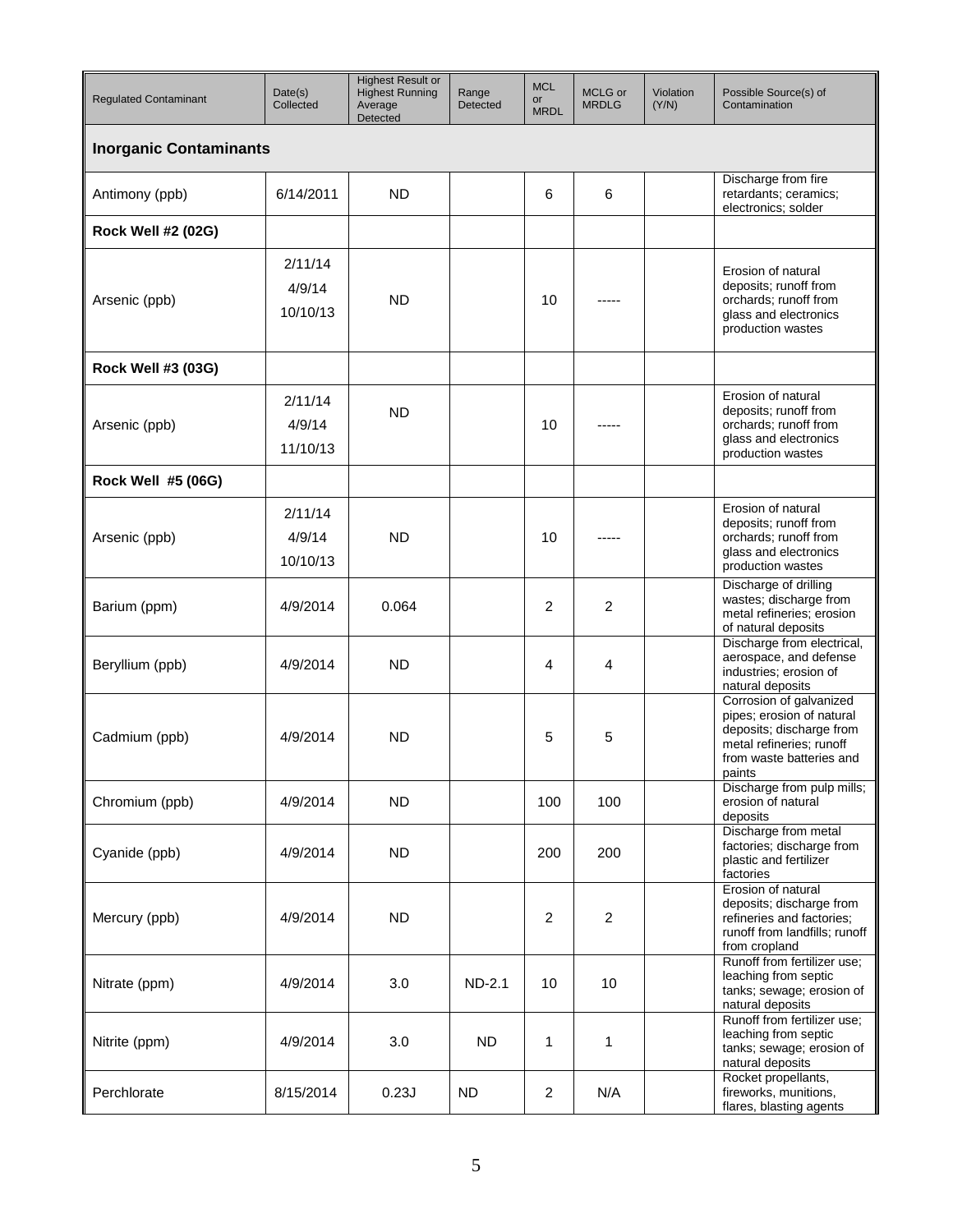| <b>Regulated Contaminant</b>                   | Date(s)<br>Collected | <b>Highest Result or</b><br><b>Highest Running</b><br>Average<br>Detected | Range<br><b>Detected</b> | <b>MCL</b><br>or<br><b>MRDL</b> | MCLG or<br><b>MRDLG</b> | Violation<br>(Y/N) | Possible Source(s) of<br>Contamination                                                                                                   |
|------------------------------------------------|----------------------|---------------------------------------------------------------------------|--------------------------|---------------------------------|-------------------------|--------------------|------------------------------------------------------------------------------------------------------------------------------------------|
| Fluoride (ppm) $\blacksquare$                  | 4/9/2014             | 0.37                                                                      |                          | 4                               | 4                       |                    | Erosion of natural<br>deposits; water additive<br>which promotes strong<br>teeth; discharge from<br>fertilizer and aluminum<br>factories |
| <b>Volatile Organic</b><br><b>Contaminants</b> |                      |                                                                           |                          |                                 |                         |                    |                                                                                                                                          |
| Benzene (ppb)                                  | 4/9/2014             | <b>ND</b>                                                                 |                          | 5                               | 0                       |                    | Discharge from factories;<br>leaching from gas storage<br>tanks and landfills                                                            |
|                                                |                      |                                                                           |                          |                                 |                         |                    |                                                                                                                                          |
| Carbon tetrachloride (ppb)                     | 4/9/2014             | <b>ND</b>                                                                 | <b>ND</b>                | 5                               | 0                       |                    | Discharge from chemical<br>plants and other industrial<br>activities                                                                     |
| Chlorobenzene (ppb)                            | 4/9/2014             | <b>ND</b>                                                                 |                          | 100                             | 100                     |                    | Discharge from and<br>agricultural chemical<br>factories                                                                                 |
| o-Dichlorobenzene (ppb)                        | 4/9/2014             | ND                                                                        |                          | 600                             | 600                     |                    | Discharge from industrial<br>chemical factories                                                                                          |
| p-Dichlorobenzene (ppb)                        | 4/9/2014             | <b>ND</b>                                                                 |                          | 5                               | 5                       |                    | Discharge from industrial<br>chemical factories                                                                                          |
| 1,2-Dichloroethane (ppb)                       | 4/9/2014             | <b>ND</b>                                                                 |                          | 5                               | $\mathbf 0$             |                    | Discharge from industrial<br>chemical factories                                                                                          |
| 1,1-Dichloroethylene<br>(ppb)                  | 4/9/2014             | <b>ND</b>                                                                 |                          | $\overline{7}$                  | 7                       |                    | Discharge from industrial<br>chemical factories                                                                                          |
| cis-1,2-Dichloroethylene<br>(ppb)              | 4/9/2014             | <b>ND</b>                                                                 |                          | 70                              | 70                      |                    | Breakdown product of<br>trichloroethylene and<br>tetrachloroethylene                                                                     |
| $trans-1,2-$<br>Dichloroethylene (ppb)         | 4/9/2014             | <b>ND</b>                                                                 |                          | 100                             | 100                     |                    | Discharge from industrial<br>chemical factories                                                                                          |
| Dichloromethane (ppb)                          | 4/9/2014             | <b>ND</b>                                                                 |                          | 5                               | 0                       |                    | Discharge from<br>pharmaceutical and<br>chemical factories                                                                               |
| 1,2-Dichloropropane (ppb)                      | 4/9/2014             | <b>ND</b>                                                                 |                          | 5                               | 0                       |                    | Discharge from industrial<br>chemical factories                                                                                          |
| Ethylbenzene (ppb)                             | 4/9/2014             | <b>ND</b>                                                                 |                          | 700                             | 700                     |                    | Leaks and spills from<br>gasoline and petroleum<br>storage tanks                                                                         |
| MTBE - Methyl Tertiary<br>Butyl Ether (ppb)    | 4/9/2014             | <b>ND</b>                                                                 |                          | <b>ORS</b><br>GL<br>70          |                         |                    | Fuel additive; leaks and<br>spills from gasoline<br>storage tanks                                                                        |
| Styrene (ppb)                                  | 4/9/2014             | <b>ND</b>                                                                 |                          | 100                             | 100                     |                    | Discharge from rubber<br>and plastic factories;<br>leaching from landfills                                                               |
| Tetrachloroethylene<br>(PCE) (ppb)             | 4/9/2014             | <b>ND</b>                                                                 |                          | 5                               | $\mathbf 0$             |                    | Discharge from factories<br>and dry cleaners; residual<br>of vinyl-lined water mains                                                     |
| 1,2,4-Triclorobenzene<br>(ppb)                 | 4/9/2014             | <b>ND</b>                                                                 |                          | 70                              | 70                      |                    | Discharge from textile-<br>finishing factories                                                                                           |
| 1,1,1-Trichloroethane<br>(ppb)                 | 4/9/2014             | <b>ND</b>                                                                 |                          | 200                             | 200                     |                    | Discharge from use in<br>septic system cleaners                                                                                          |
| 1,1,2-Trichloroethane<br>(ppb)                 | 4/9/2014             | <b>ND</b>                                                                 |                          | 5                               | 3                       |                    | Discharge from industrial<br>chemical factories                                                                                          |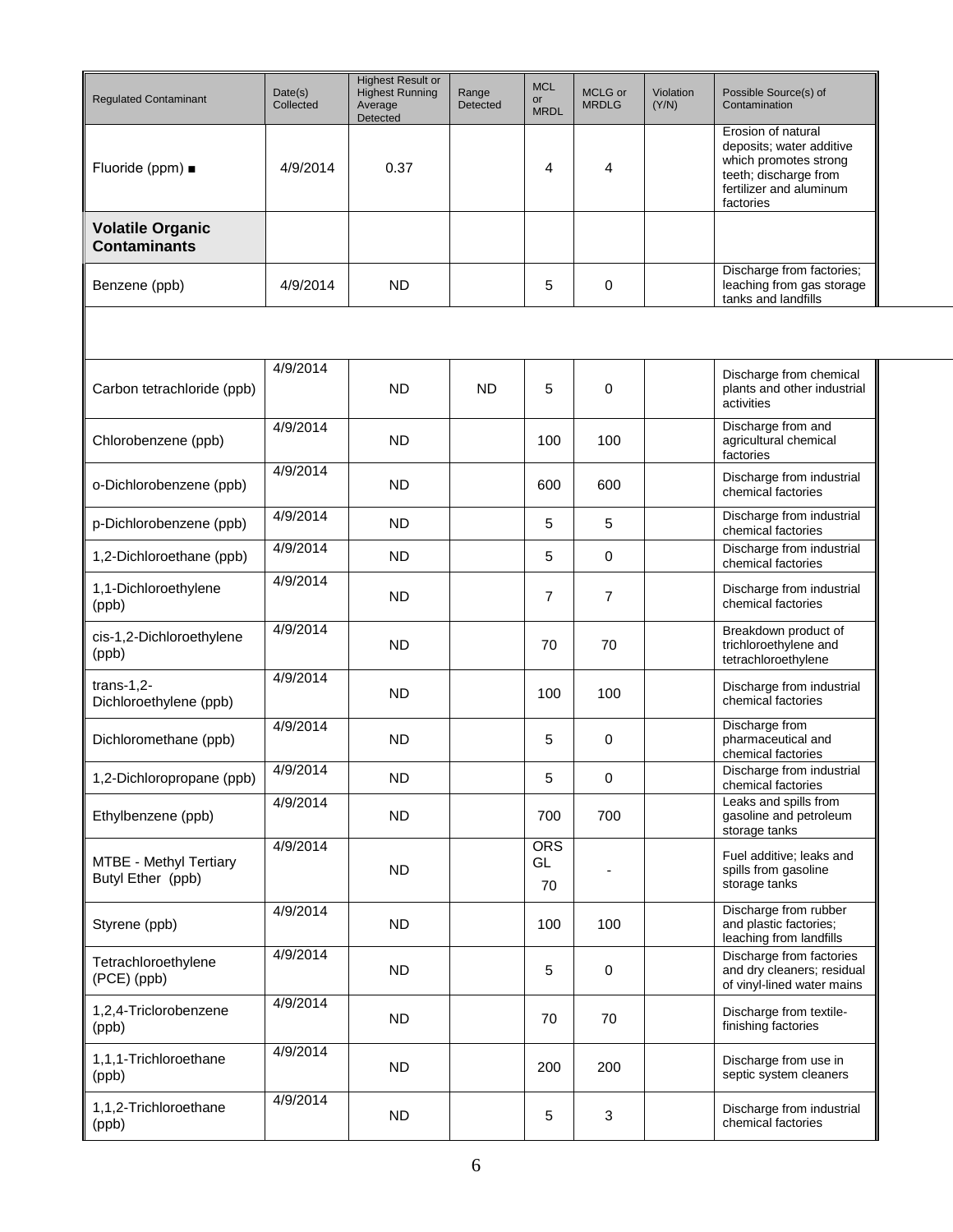| <b>Regulated Contaminant</b>                    | Date(s)<br>Collected | <b>Highest Result or</b><br><b>Highest Running</b><br>Average<br>Detected | Range<br>Detected | <b>MCL</b><br><b>or</b><br><b>MRDL</b> | MCLG or<br><b>MRDLG</b> | Violation<br>(Y/N) | Possible Source(s) of<br>Contamination                                                                                                           |
|-------------------------------------------------|----------------------|---------------------------------------------------------------------------|-------------------|----------------------------------------|-------------------------|--------------------|--------------------------------------------------------------------------------------------------------------------------------------------------|
| Trichloroethylene (TCE)<br>(ppb)                | 5/14/2013            | <b>ND</b>                                                                 |                   | 5                                      | 0                       |                    | Discharge from metal<br>degreasing sites and<br>other factories                                                                                  |
| Toluene (ppm)                                   | 4/9/2014             | <b>ND</b>                                                                 |                   | 1                                      | 1                       |                    | Leaks and spills from<br>gasoline and petroleum<br>storage tanks; discharge<br>from petroleum factories                                          |
| Vinyl Chloride (ppb)                            | 4/9/2014             | <b>ND</b>                                                                 |                   | 2                                      | 0                       |                    | Leaching from PVC<br>piping; discharge from<br>plastics factories                                                                                |
| Xylenes (ppm)                                   | 4/9/2014             | <b>ND</b>                                                                 |                   | 10                                     | 10                      |                    | Leaks and spills from<br>gasoline and petroleum<br>storage tanks; discharge<br>from petroleum factories;<br>discharge from chemical<br>factories |
| Radioactive<br><b>Contaminants</b>              |                      |                                                                           |                   |                                        |                         |                    |                                                                                                                                                  |
| Gross Alpha (pCi/l)<br>(minus uranium)          | 5/3/2012             | 0.43                                                                      |                   | 15                                     | 0                       |                    | Erosion of natural<br>deposits                                                                                                                   |
| Radium 226 & 228 (pCi/L)<br>(combined values)   | 4/9/2014             | <b>ND</b>                                                                 |                   | 5                                      | 0                       |                    | Erosion of natural<br>deposits                                                                                                                   |
| Uranium (ppb)                                   | 4/9/2014             | 0.43                                                                      |                   | 30                                     | 0                       |                    | Erosion of natural<br>deposits                                                                                                                   |
| <b>Synthetic Organic</b><br><b>Contaminants</b> |                      |                                                                           |                   |                                        |                         |                    |                                                                                                                                                  |
| $2,4-D$ (ppb)                                   | 5/3/2012             | <b>ND</b>                                                                 |                   | 70                                     | 70                      |                    | Runoff from herbicide<br>used on row crops                                                                                                       |
| Acrylamide                                      | 5/3/2012             | <b>ND</b>                                                                 |                   | $TT =$<br>5%                           | 0                       |                    | Added to water during<br>sewage/wastewater<br>treatment                                                                                          |
| Alachlor (ppb)                                  | 5/3/2012             | <b>ND</b>                                                                 |                   | $\overline{2}$                         | $\mathbf 0$             |                    | Runoff from herbicide<br>used on row crops                                                                                                       |
| Atrazine (ppb)                                  | 5/3/2012             | <b>ND</b>                                                                 |                   | 3                                      | 3                       |                    | Runoff from herbicide<br>used on row crops                                                                                                       |
| Benzo(a)pyrene (ppt)                            | 5/3/2012             | <b>ND</b>                                                                 |                   | 200                                    | 0                       |                    | Leaching from linings of<br>water storage tanks and<br>distribution lines                                                                        |
| Carbofuran (ppb)                                | 5/3/2012             | <b>ND</b>                                                                 |                   | 40                                     | 40                      |                    | Leaching of soil fumigant<br>used on rice and alfalfa                                                                                            |
| Chlordane (ppb)                                 | 5/3/2012             | $\overline{ND}$                                                           |                   | 2                                      | $\mathbf 0$             |                    | Residue of banned<br>termiticide                                                                                                                 |
| Dalapon (ppb)                                   | 5/3/2012             | <b>ND</b>                                                                 |                   | 200                                    | 200                     |                    | Runoff from herbicide<br>used on rights of way                                                                                                   |
| Di (2-ethylhexyl) adipate<br>(ppb)              | 5/3/2012             | $\overline{ND}$                                                           |                   | 400                                    | 400                     |                    | Discharge from chemical<br>factories                                                                                                             |
| Di (2-ethylhexyl) phthalate<br>(ppb)            | 5/3/2012             | $\overline{ND}$                                                           |                   | 6                                      | $\mathbf 0$             |                    | Discharge from rubber<br>and chemical factories                                                                                                  |
| Dibromochloropropane<br>(DBCP) (ppt)            | 5/3/2012             | $\overline{ND}$                                                           |                   | 200                                    | 0                       |                    | Runoff/leaching from soil<br>fumigant used on<br>soybeans, cotton, and<br>orchards                                                               |
| Dinoseb (ppb)                                   | 5/3/2012             | <b>ND</b>                                                                 |                   | $\overline{7}$                         | $\overline{7}$          |                    | Runoff from herbicide<br>used on soybeans and<br>vegetables                                                                                      |
| Endrin (ppb)                                    | 5/3/2012             | <b>ND</b>                                                                 |                   | $\overline{c}$                         | $\overline{c}$          |                    | Residue of banned<br>insecticide                                                                                                                 |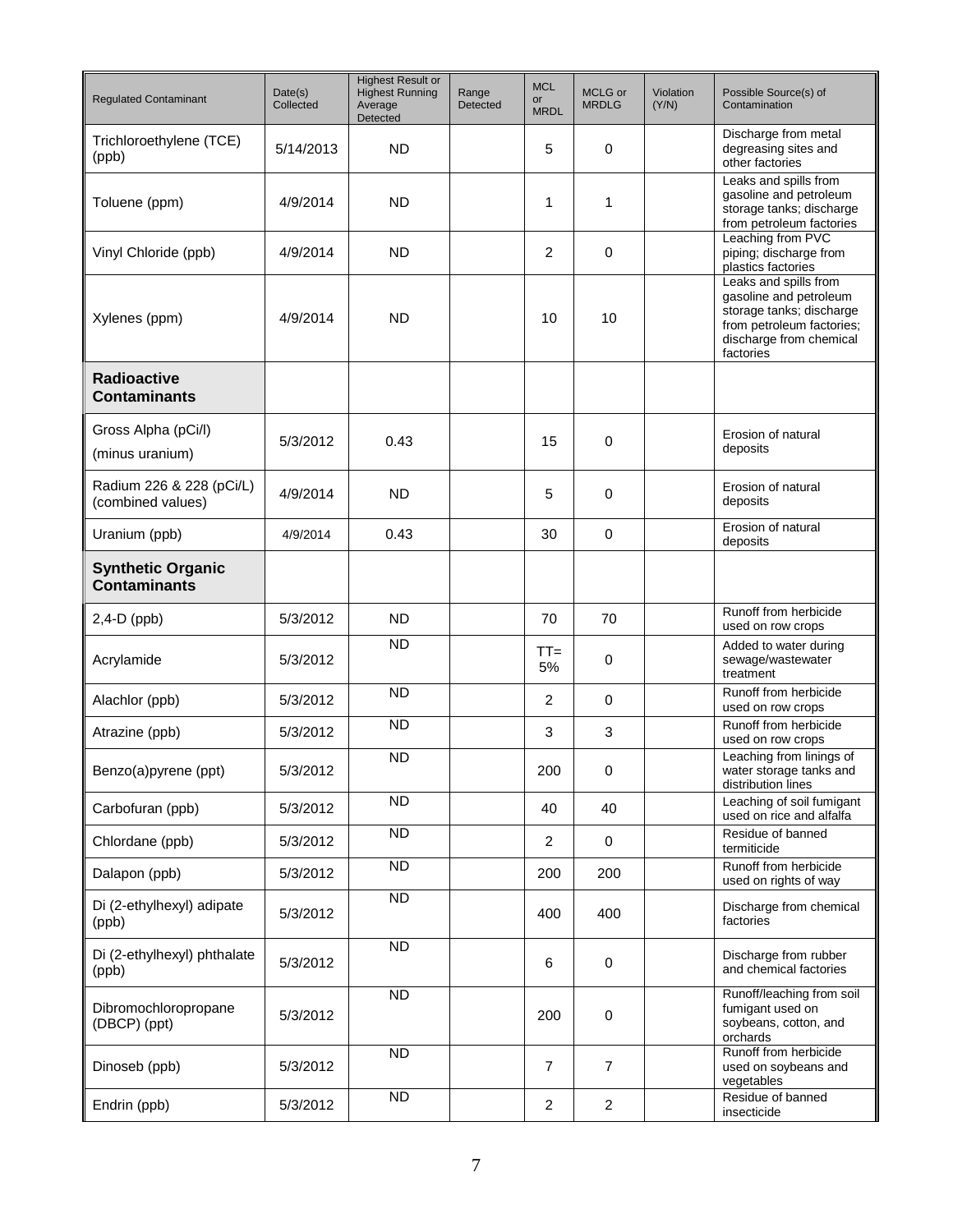| <b>Regulated Contaminant</b>                                           | Date(s)<br>Collected                 | <b>Highest Result or</b><br><b>Highest Running</b><br>Average<br>Detected | Range<br>Detected | <b>MCL</b><br>or<br><b>MRDL</b> | MCLG or<br><b>MRDLG</b> | <b>Violation</b><br>(Y/N) | Possible Source(s) of<br>Contamination                                                                            |
|------------------------------------------------------------------------|--------------------------------------|---------------------------------------------------------------------------|-------------------|---------------------------------|-------------------------|---------------------------|-------------------------------------------------------------------------------------------------------------------|
| Epichlorohydrin                                                        | 5/3/2012                             | <b>ND</b>                                                                 |                   | $TT =$<br>1%                    | 0                       |                           | Discharge from industrial<br>chemical factories; an<br>impurity of some water<br>treatment chemicals              |
| Ethylene dibromide (EDB)<br>(ppt)                                      | 5/3/2012                             | <b>ND</b>                                                                 |                   | 20                              | 0                       |                           | Residue of leaded<br>gasoline or runoff from<br>soil fumigant used on<br>tobacco or strawberries                  |
| Heptachlor (ppt)                                                       | 5/3/2012                             | <b>ND</b>                                                                 |                   | 400                             | 0                       |                           | Residue of banned<br>pesticide                                                                                    |
| Heptachlor epoxide (ppt)                                               | 5/3/2012                             | $\overline{ND}$                                                           |                   | 200                             | 0                       |                           | Breakdown of heptachlor                                                                                           |
| Hexachlorobenzene (ppb)                                                | 5/3/2012                             | <b>ND</b>                                                                 |                   | 1                               | 0                       |                           | Discharge from metal<br>refineries and agricultural<br>chemical factories                                         |
| Hexachlorocyclopentadie<br>ne (ppb)                                    | 5/3/2012                             | $\overline{ND}$                                                           |                   | 50                              | 50                      |                           | Discharge from chemical<br>factories                                                                              |
| Lindane (ppt)                                                          | 5/3/2012                             | <b>ND</b>                                                                 |                   | 200                             | 200                     |                           | Runoff/leaching from<br>insecticide used on cattle,<br>lumber, gardens                                            |
| Methoxychlor (ppb)                                                     | 5/3/2012                             | <b>ND</b>                                                                 |                   | 40                              | 40                      |                           | Runoff/leaching from<br>insecticide used on fruits.<br>vegetables, alfalfa,<br>livestock                          |
| Oxamyl (Vydate) (ppb)                                                  | 5/3/2012                             | <b>ND</b>                                                                 |                   | 200                             | 200                     |                           | Runoff/leaching from<br>insecticide used on<br>apples, potatoes and<br>tomatoes                                   |
| Polychlorinated biphenyls<br>(PCBs) (ppt)                              | 5/3/2012                             | <b>ND</b>                                                                 |                   | 500                             | 0                       |                           | Runoff from landfills;<br>discharge of waste<br>chemicals; residue of<br>banned use in electrical<br>transformers |
| Pentachlorophenol (ppb)                                                | 5/3/2012                             | <b>ND</b>                                                                 |                   | 1                               | $\mathbf 0$             |                           | Discharge from wood<br>preserving factories                                                                       |
| Picloram (ppb)                                                         | 5/3/2012                             | <b>ND</b>                                                                 |                   | 500                             | 500                     |                           | Herbicide runoff                                                                                                  |
| Simazine (ppb)                                                         | 5/3/2012                             | <b>ND</b>                                                                 |                   | 4                               | 4                       |                           | Herbicide runoff                                                                                                  |
| Toxaphene (ppb)                                                        | 5/13/2012                            | <b>ND</b>                                                                 |                   | 3                               | 0                       |                           | Runoff/leaching from<br>insecticide used on cotton<br>and cattle                                                  |
| <b>Disinfectants and</b><br><b>Disinfection By-</b><br><b>Products</b> |                                      |                                                                           |                   |                                 |                         |                           |                                                                                                                   |
| <b>Total Trihalomethanes</b><br>(TTHMs) (ppb)                          | 2/13/2014<br>8/15/2014<br>11/10/2014 | 1.10<br>6.40<br>0.00                                                      |                   | 80                              |                         |                           | Byproduct of drinking<br>water chlorination                                                                       |
| Haloacetic Acids (HAA5)<br>(ppb)                                       | 2/13/2014<br>8/15/2014<br>11/10/2014 | 0.00<br>0.91<br>0.00                                                      |                   | 60                              |                         |                           | Byproduct of drinking<br>water disinfection                                                                       |
| Chlorine (ppm)<br>(free, total or combined)                            | Monthly                              | 0.20                                                                      |                   | 4                               | 4                       |                           | Water additive used to<br>control microbes                                                                        |

■ Fluoride also has a secondary contaminant level (SMCL) of 2 ppm.

▲The MCL for beta particles is 4 mrem/year. EPA considers 50 pCi/L to be the level of concern for beta particles.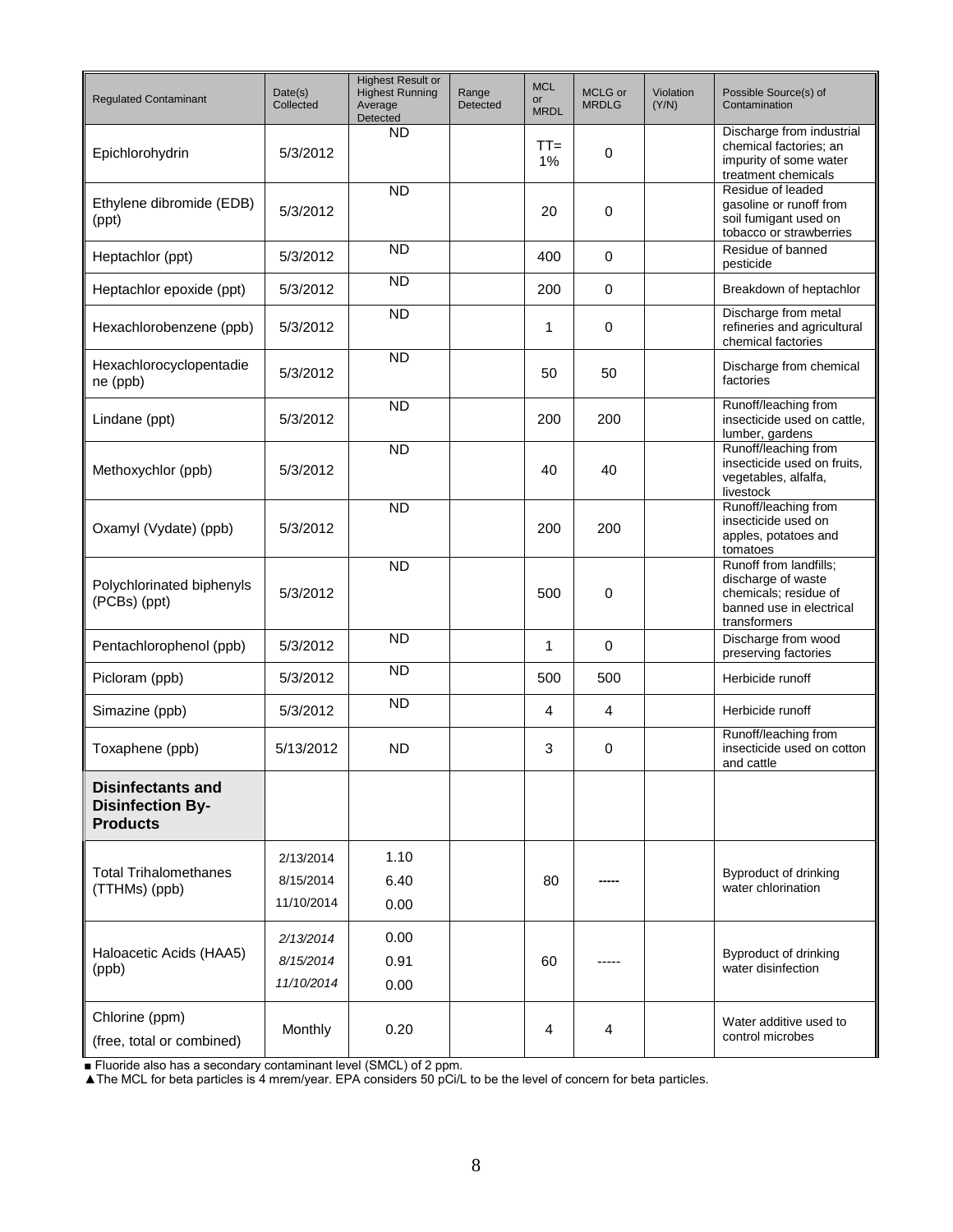Unregulated contaminants are those for which there are no established drinking water standards. The purpose of unregulated contaminant monitoring is to assist regulatory agencies in determining their occurrence in drinking water and whether future regulation is warranted.

| Unregulated and                                                                                     | Date(s)   | Result or                | Average  |             |                |                                                                                                                                                                                                                     |  |  |
|-----------------------------------------------------------------------------------------------------|-----------|--------------------------|----------|-------------|----------------|---------------------------------------------------------------------------------------------------------------------------------------------------------------------------------------------------------------------|--|--|
| <b>Secondary Contaminants</b>                                                                       | Collected | Range<br><b>Detected</b> | Detected | <b>SMCL</b> | <b>ORSG</b>    | Possible Source                                                                                                                                                                                                     |  |  |
| <b>Inorganic Contaminants</b>                                                                       |           |                          |          |             |                |                                                                                                                                                                                                                     |  |  |
| Sulfate (ppm)                                                                                       | 1/7/2013  | 22-27                    |          | 250         |                | Natural sources                                                                                                                                                                                                     |  |  |
| <b>Organic Contaminants</b>                                                                         |           |                          |          |             |                |                                                                                                                                                                                                                     |  |  |
| MTBE - Methyl Tertiary Butyl<br>Ether (ppb)                                                         | 4/9/2014  | <b>ND</b>                |          | 20-40       | 70             | Fuel additive; leaks and spills from<br>gasoline storage tanks                                                                                                                                                      |  |  |
| Other Organic Contaminants - When detected at treatment plant as VOC residuals, not TTHM compliance |           |                          |          |             |                |                                                                                                                                                                                                                     |  |  |
|                                                                                                     | 4/9/2014  |                          |          |             |                |                                                                                                                                                                                                                     |  |  |
| Bromodichloromethane<br>(ppb)                                                                       |           | <b>ND</b>                |          |             |                | By-product of drinking water<br>chlorination                                                                                                                                                                        |  |  |
| Bromoform (ppb)                                                                                     | 4/9/2014  | <b>ND</b>                |          |             | ---            | By-product of drinking water<br>chlorination                                                                                                                                                                        |  |  |
| Chloroform (ppb)                                                                                    | 4/9/2014  | <b>ND</b>                |          | $- - -$     | ---            | By-product of drinking water<br>chlorination                                                                                                                                                                        |  |  |
| <b>Secondary Contaminants</b>                                                                       |           |                          |          |             |                |                                                                                                                                                                                                                     |  |  |
| Iron (ppb)                                                                                          | 4/9/2014  | 0.054                    |          | 300         | $\overline{a}$ | Naturally occurring, corrosion of cast<br>iron pipes                                                                                                                                                                |  |  |
| Manganese (ppb)                                                                                     | 4/9/2014  | <b>ND</b>                |          | $50*$       | ---            | Erosion of natural deposits                                                                                                                                                                                         |  |  |
| Aluminum (ppb)                                                                                      | 1/7/2013  | <b>ND</b>                |          | 200         | ---            | Byproduct of treatment process                                                                                                                                                                                      |  |  |
| Chloride (ppm)                                                                                      | 1/7/2013  | 41-77                    |          | 250         |                | Runoff from road de-icing, use of<br>inorganic fertilizers, landfill leachates,<br>septic tank effluents, animal feeds,<br>industrial effluents, irrigation drainage,<br>and seawater intrusion in coastal<br>areas |  |  |
| Color (C.U.)                                                                                        | 1/7/2013  | $\Omega$                 |          | 15          | ---            | Naturally occurring organic material                                                                                                                                                                                |  |  |
| Copper (ppm)                                                                                        | 1/7/2013  | <b>ND</b>                |          | 1           | ---            | Naturally occurring organic material                                                                                                                                                                                |  |  |
| Odor (T.O.N.)                                                                                       | 1/7/2013  | $1 - 2$                  |          | 3 TON       | $- - -$        | Erosion of natural deposits; Leaching<br>from wood preservatives0                                                                                                                                                   |  |  |
| <b>PH</b>                                                                                           | 1/7/2013  | $6.9 - 9.3$              |          | $6.5 - 8.5$ | ---            |                                                                                                                                                                                                                     |  |  |
| Silver (ppb)                                                                                        | 1/7/2013  | <b>ND</b>                |          | 100         | $---$          | Erosion of natural deposits                                                                                                                                                                                         |  |  |
| <b>Total Dissolved Solids (TDS)</b><br>(ppm)                                                        | 1/7/2013  | 180-2000                 |          | 500         | ---            | Erosion of natural deposits.                                                                                                                                                                                        |  |  |
| Zinc (ppm)                                                                                          | 1/7/2013  | $0.0040 -$<br>0.18       |          | 5           |                | Erosion of natural deposits, leaching<br>from plumbing materials                                                                                                                                                    |  |  |

\* The EPA has established a lifetime health advisory (HA) value of 300 ppb for manganese to protect against concerns of potential neurological effects, and a one-day and 10-day HA of 1000 ppb for acute exposure.

# **6. COMPLIANCE WITH DRINKING WATER REGS**

# **Does My Drinking Water Meet Current Health Standards?**

We are committed to providing you with the best water quality available. We did not collect lead and copper samples during September 2014. These samples will be collected in September of 2015 (NONCSA-CE-15- 5D513)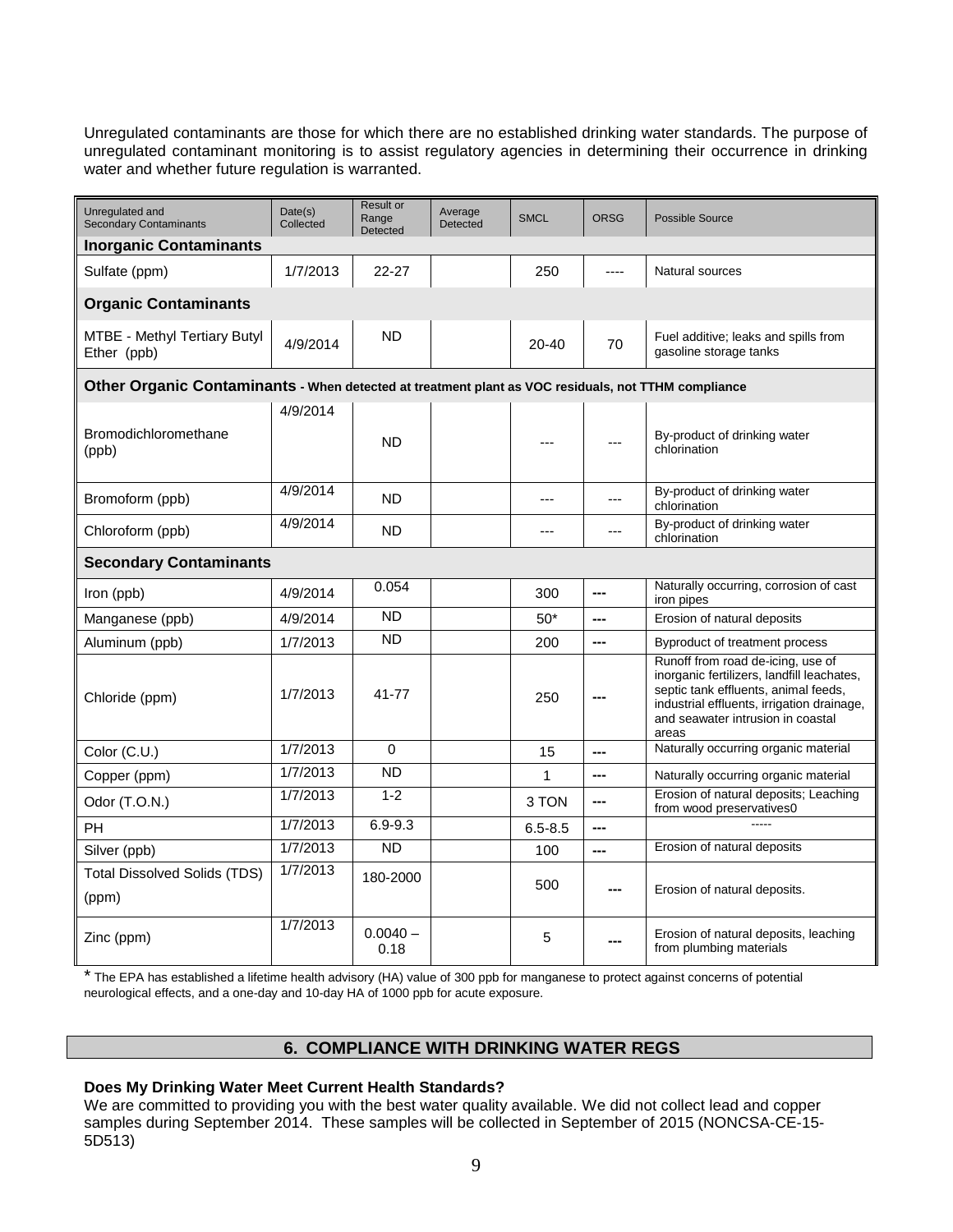Samples for Total Trihalomethanes (THM's) and Haloacetic Acids (HAA's) were not collected during the first week of May 2014. This was due to this year being the first year of us going to quarterly testing versus semi-annually. We have subsequently done our quarterly testing in August and November of 2014. (NON-CE-145D567)

Microscopic Particulate analysis (MPA) testing was not done in April of 2014 on Well #5 (06G), Rawson Street Well. This was completed in April 2015 and resulted in a Rick rating of Low. (NON-CE-145D567)

#### **Health Effects Statements**

Total Coliform: Coliforms are bacteria that are naturally present in the environment and are used as an indicator that other potentially harmful bacteria may be present. Coliforms were found in more samples than allowed and this was a warning of potential problems.

Some people who drink water containing arsenic in excess of the MCL over many years could experience skin damage or problems with their circulatory system, and may have an increased risk of getting cancer.

# **7. EDUCATIONAL INFORMATON**

### **Do I Need To Be Concerned About Certain Contaminants Detected In My Water?**

If present, elevated levels of lead can cause serious health problems, especially for pregnant women and young children. Lead in drinking water is primarily from materials and components associated with service lines and home plumbing. Leicester Water Supply District is responsible for providing high quality drinking water, but cannot control the variety of materials used in plumbing components. When your water has been sitting for several hours, you can minimize the potential for lead exposure by flushing your tap for 30 seconds to 2 minutes before using water for drinking or cooking. If you are concerned about lead in your water, you may wish to have your water tested. Information on lead in drinking water, testing methods, and steps you can take to minimize exposure is available from the Safe Drinking Water Hotline or at [http://www.epa.gov/safewater/lead.](http://www.epa.gov/safewater/lead)

# **8. ADDITIONAL INFORMATION**

Preventing backflow is an important part of maintaining a healthy water supply. The Leicester Water Supply District's water distribution system is designed to carry water from the water treatment plant to the consumer. Cross connections, or connections between potable water in the distribution system to any non-potable water, exist. These connections make the water distribution system susceptible to backflow, which is the reversal of water flow from its intended direction. In other words, non-potable water could be introduced into the distribution system.

There are two types of backflow:

- **Backpressure backflow,** which occurs when the pressure outside the water distribution system exceeds the pressure within the system.
- **Backsiphonage,** which occurs when a partial vacuum is created in the system sucking non-potable water back into it.